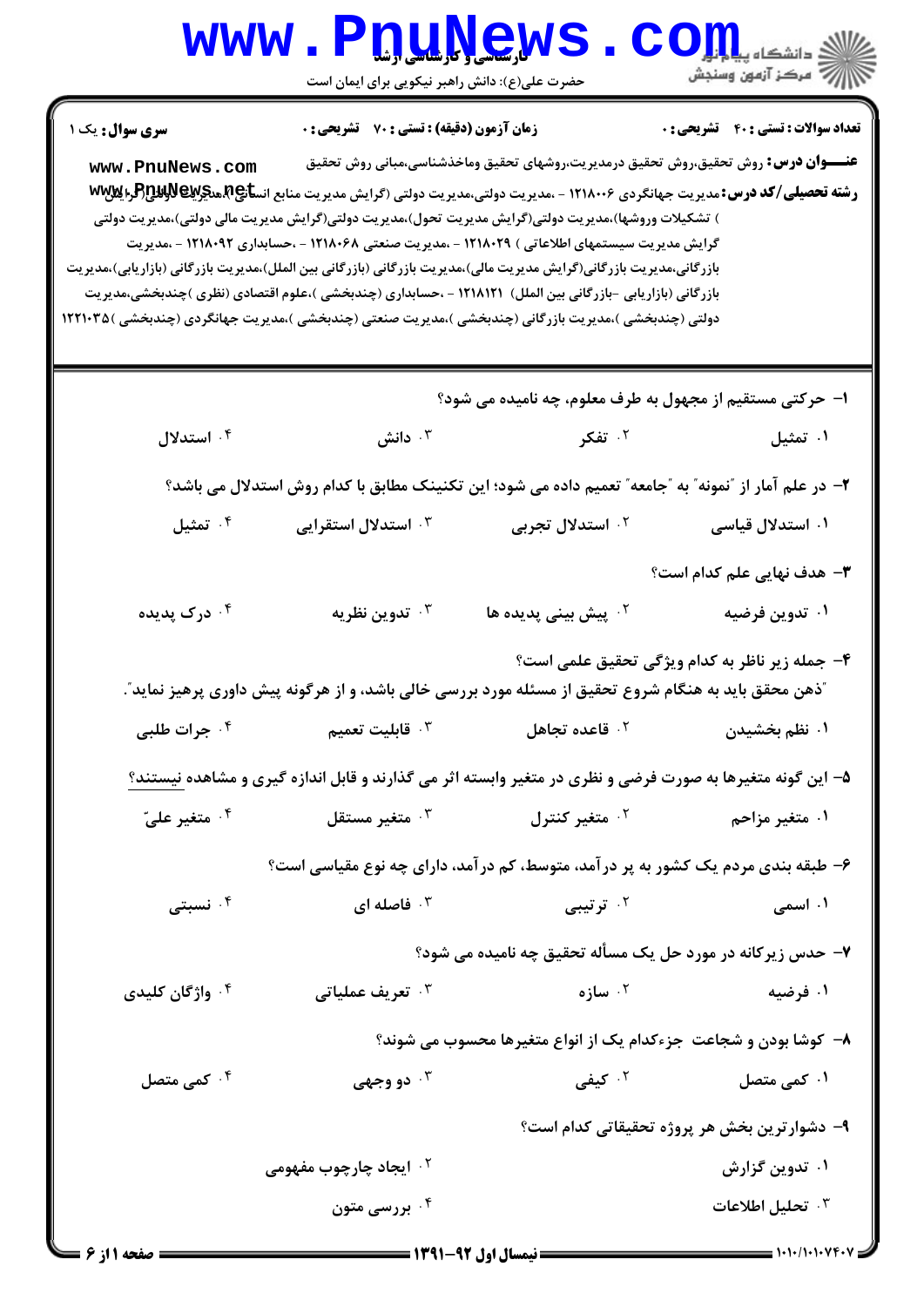## WWW.PnuNews.com حضرت علی(ع): دانش راهبر نیکویی برای ایمان است **تعداد سوالات : تستي : 40 - تشريحي : 0 سری سوال : ۱ یک زمان آزمون (دقیقه) : تستی : 70 گشریحی: 0**

**عنـــوان درس:** روش تحقیق،روش تحقیق درمدیریت،روشهای تحقیق وماخذشناسی،مبانی روش تحقیق www.PnuNews.com رشته تحصیلی/کد درس: مدیریت جهانگردی ۱۲۱۸۰۰۶ - ،مدیریت دولتی،مدیریت دولتی (گرایش مدیریت منابع انسانچ7.هنگوللالالالالولالیالالا تشکیلات وروشها)،مدیریت دولتی(گرایش مدیریت تحول)،مدیریت دولتی(گرایش مدیریت مالی دولتی)،مدیریت دولتی ( گرایش مدیریت سیستمهای اطلاعاتی ) ۱۲۱۸۰۲۹ – ،مدیریت صنعتی ۱۲۱۸۰۶۸ – ،حسابداری ۱۲۱۸۰۹۲ – ،مدیریت بازر گانی،مدیریت بازر گانی(گرایش مدیریت مالی)،مدیریت بازرگانی (بازرگانی بین الملل)،مدیریت بازرگانی (بازاریابی)،مدیریت بازرگانی (بازاریابی -بازرگانی بین الملل) ۱۲۱۸۱۲۱ - ،حسابداری (چندبخشی )،علوم اقتصادی (نظری )چندبخشی،مدیریت دولتی (چندبخشی )،مدیریت بازرگانی (چندبخشی )،مدیریت صنعتی (چندبخشی )،مدیریت جهانگردی (چندبخشی )۱۲۲۱۰۳۵

۱۰- طرح کدام یک از موارد زیر، حدود و ثغور تحقیق را تعیین می کند و آن را قابل اجرا می سازد؟ ۰<sup>۲</sup> محدودیت های تحقیق ٠١ موضوع تحقيق ۰۴ حوزه مسئله تعريف مسئله  $\cdot^{\mathtt{w}}$ 11- در کدام دسته از تحقیقات روابط علت و معلول پدیده ها مورد مطالعه قرار می گیرد؟ ۰۲ تحقیقات تاری*خی* ١. تحقيقات همبستگي ۰<sup>۴</sup> تحقیقات علّی تحقیقات موردی  $\cdot$ ۳ **۱۲**- فرضیه زیر از کدام دسته از فرضیه هاست؟ آبین درجه تمرکز و استرس کارکنان رابطه وجود دارد؟" <sup>۲.</sup> فرضیه های علی ۰۱ فرضیه های مقایسه ای ۰<sup>۳</sup> فرضیه های همبستگی ۰۴ فرضیه های مبهم ۱۳- کدام یک از موضوع های زیر پژوهش پذیر نمی باشد؟ ۰۱ موضوعات با ماهیت فلسفی و سیستم ارزشی **۰۲ موضوعات اندازه گیری متغیرهای کمی** ۰۴ موضوعات تطبیقی و مقایسه ای ۰<sup>۳</sup> موضوعات ارزشیابی متغیرهای کیفی ۱۴- کدام نوع از تحقیقات خاصیت تعمیم پذیری کمتری را داراست؟ ۰۴ توصیفی  $\cdot^{\mathsf{F}}$  عملی  $\cdot^{\mathsf{F}}$ ۰<sup>۲</sup> کاربردی ۰۱ بنیادی 1۵- در کدام شیوه از ثبت ارجاع، جزییات هر مطلبی را تنها یکبار در آخر مستندات می آورد؟ ۰<sup>۳</sup> مولف-تاریخ انتشار <sup>۲ .</sup> یے نوشت ۰<sup>۴</sup> شیوه شماره دار ۰۱ شیوه نقل قول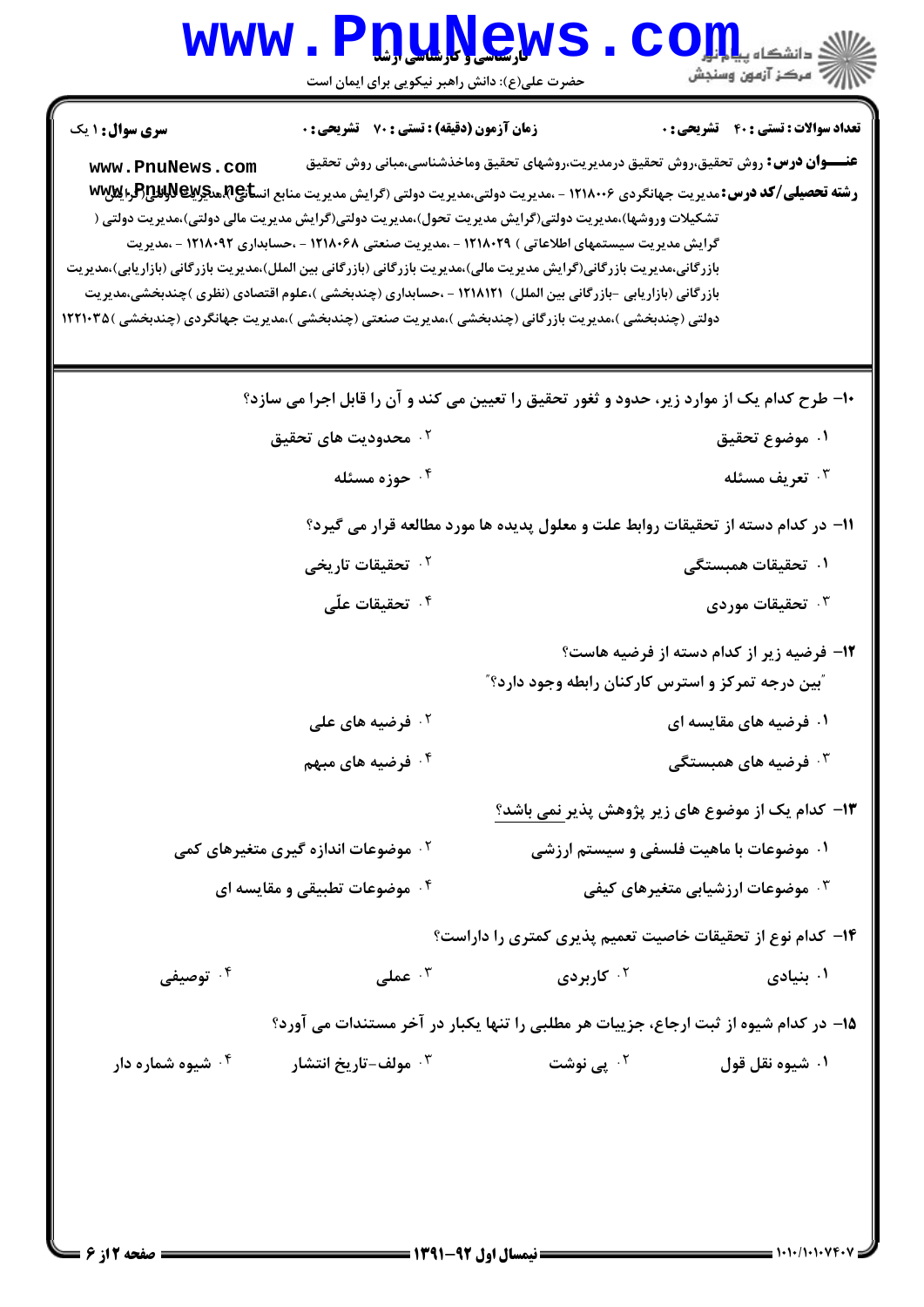## WWW.PnuNews.com ازارات مرکز آزمون وسنجش حضرت علی(ع): دانش راهبر نیکویی برای ایمان است **سری سوال : ۱ یک زمان آزمون (دقیقه) : تستی : 70 گشریحی: 0** تعداد سوالات : تستى : 40 - تشريحي : 0 **عنـــوان درس:** روش تحقیق،روش تحقیق درمدیریت،روشهای تحقیق وماخذشناسی،مبانی روش تحقیق www.PnuNews.com **رشته تحصیلی/کد درس:**مدیریت جهانگردی ۱۲۱۸۰۰۶ - ،مدیریت دولتی،مدیریت دولتی (گرایش مدیریت منابع انس**تا:A،هنگرایا A، و Www** تشکیلات وروشها)،مدیریت دولتی(گرایش مدیریت تحول)،مدیریت دولتی(گرایش مدیریت مالی دولتی)،مدیریت دولتی ( گرایش مدیریت سیستمهای اطلاعاتی ) ۱۲۱۸۰۲۹ – ،مدیریت صنعتی ۱۲۱۸۰۶۸ – ،حسابداری ۱۲۱۸۰۹۲ – ،مدیریت بازرگانی،مدیریت بازرگانی(گرایش مدیریت مالی)،مدیریت بازرگانی (بازرگانی بین الملل)،مدیریت بازرگانی (بازاریابی)،مدیریت بازرگانی (بازاریابی -بازرگانی بین الملل) ۱۲۱۸۱۲۱ - ،حسابداری (چندبخشی )،علوم اقتصادی (نظری )چندبخشی،مدیریت دولتی (چندبخشی )،مدیریت بازرگانی (چندبخشی )،مدیریت صنعتی (چندبخشی )،مدیریت جهانگردی (چندبخشی )۱۲۲۱۰۳۵ ۱۶– دستیابی به منشاء و مبدا هر مشکل اجتماعی، محقق را در شناسایی موضوع مورد مطالعه بیشتر پاری خواهد کرد؛ این جمله به کدام نکته اشاره دارد؟ ۰<sup>۲</sup> سابقه تاری*خی* موضوع مورد مطالعه ۰۱ تشریح روابط علت ومعلول متغیرها ۰۴ تعیین حدود مسئله مورد مطالعه ۰<sup>۳</sup> تعریف واژگان کلیدی تحقیق ۱۷- در مطالعات هاثورن، (در مدیریت رفتارسازمانی)، از کدام یک از روشهای تحقیق زیر استفاده شد؟ توصيفي  $\cdot$ ۴ . همبستگی  $\cdot$ ۳ <sup>۲.</sup> تحليل محتوا ۰۱ تجربی ۱۸- محقق برای یافتن اطلاعاتی درباره تحقیقات منتشر شده و نشده درباره یک موضوع به کجا مراجعه کند؟ ۰۱ مصاحبه های ضبط شده، تحقیقات قبلی-منابع چاپی ۰<sup>۲</sup> مشاهدات محقق-پرسشنامه های تحقیقات قبلی ۰۳ نمایه های منتشر شده-متون عمومی و فهرست مراجع ۰<sup>۴</sup> پرسشنامه های پرشده-اینترنت 19- یسوند COM در آدرس های اینترنتی به چه معناست؟ <sup>۲ .</sup> شبکه گسترده جهانی ۰۱ پروتکل فرامتنی ۰۴ مراکز دانشگاهی کد سازمان تجاری  $\cdot^{\mathsf{v}}$ ۲۰− در کدام شیوه مرور متون، ارزیابی کیفی و نظام مند یافته هایی مطرح می شود که از متون پروژه های مربوط به موضوع تحقیق به دست مے آیند؟ ۰۳ رویکرد کلی ۰۱ رویکرد ارزیابگر ۰۴ هرمنوتیک ۰<sup>۲</sup> تحلیل محتوا **٢١**- فرايند تحقيقات كيفي، چگونه است؟ ۰۴ رویکرد متوالي ۰<sup>۳</sup> رویکرد تکرار شونده ۰<sup>۲</sup> رویکرد ترتیبی ۰۱ رویکرد نسبی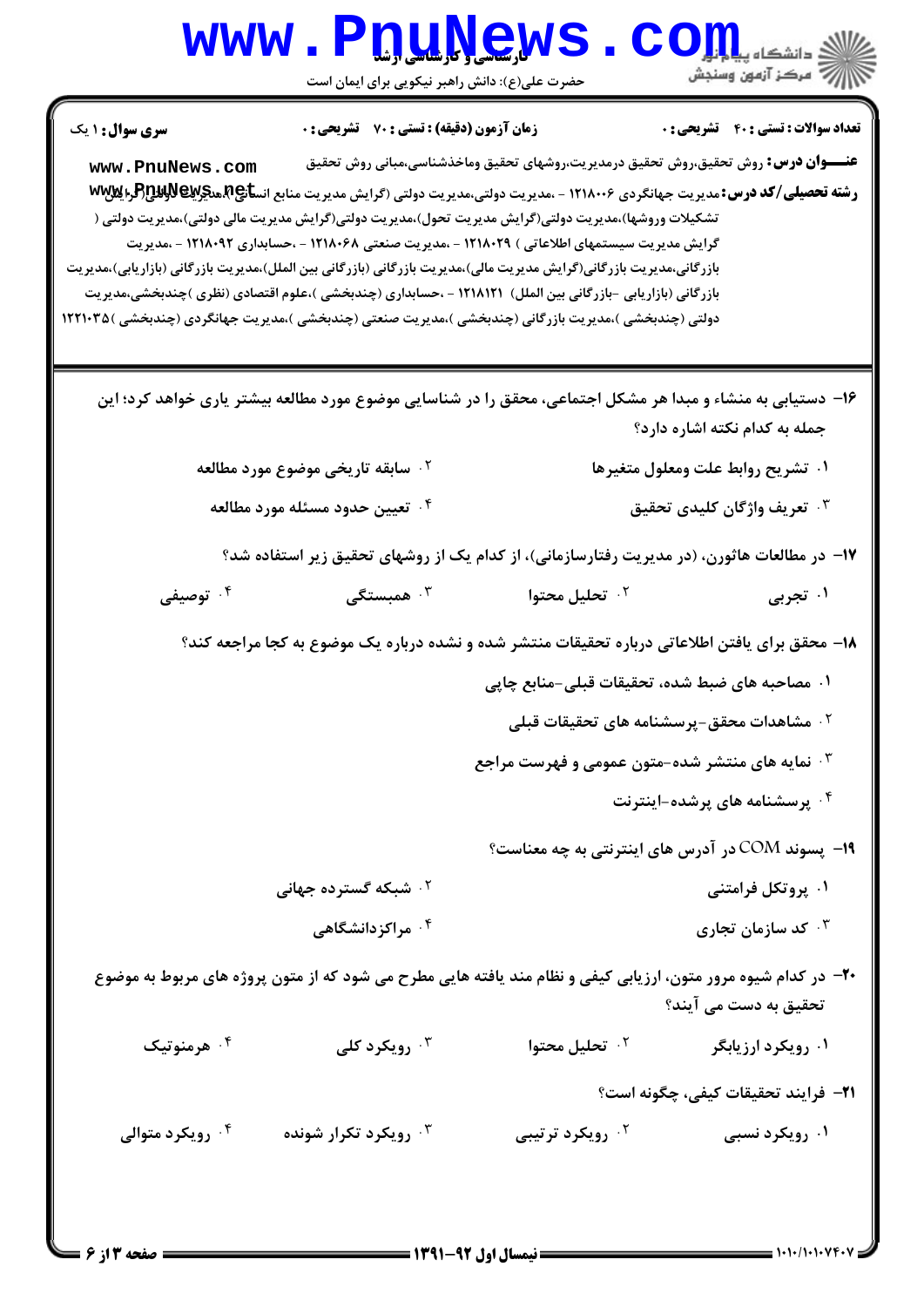| <b>WWW.</b>                                                                                                                                                                                                                                     | <b>PnuNews</b><br>حضرت علی(ع): دانش راهبر نیکویی برای ایمان است |                                                                                                                                                                                                                                                                                                                                                                                                                                                                                                                                                                            | رازان دانشگاه پیاهایی<br>۱۳۱۸ - مرکز آزمون وسنجش |  |
|-------------------------------------------------------------------------------------------------------------------------------------------------------------------------------------------------------------------------------------------------|-----------------------------------------------------------------|----------------------------------------------------------------------------------------------------------------------------------------------------------------------------------------------------------------------------------------------------------------------------------------------------------------------------------------------------------------------------------------------------------------------------------------------------------------------------------------------------------------------------------------------------------------------------|--------------------------------------------------|--|
| <b>سری سوال : ۱ یک</b>                                                                                                                                                                                                                          | زمان آزمون (دقیقه) : تستی : 70 گشریحی : 0                       |                                                                                                                                                                                                                                                                                                                                                                                                                                                                                                                                                                            | <b>تعداد سوالات : تستی : 40 قشریحی : 0</b>       |  |
| www.PnuNews.com<br>بازرگانی،مدیریت بازرگانی(گرایش مدیریت مالی)،مدیریت بازرگانی (بازرگانی بین الملل)،مدیریت بازرگانی (بازاریابی)،مدیریت<br>دولتی (چندبخشی )،مدیریت بازرگانی (چندبخشی )،مدیریت صنعتی (چندبخشی )،مدیریت جهانگردی (چندبخشی )۱۲۲۱۰۳۵ |                                                                 | <b>عنــــوان درس:</b> روش تحقیق،روش تحقیق درمدیریت،روشهای تحقیق وماخذشناسی،مبانی روش تحقیق<br><b>رشته تحصیلی/کد درس:</b> مدیریت جهانگردی ۱۲۱۸۰۰۶ - ،مدیریت دولتی،مدیریت دولتی (گرایش مدیریت منابع انس <b>تا</b> چ4همک <b>یربالاولای</b> لاولایلاوا<br>تشکیلات وروشها)،مدیریت دولتی(گرایش مدیریت تحول)،مدیریت دولتی(گرایش مدیریت مالی دولتی)،مدیریت دولتی (<br>گرایش مدیریت سیستمهای اطلاعاتی ) ۱۲۱۸۰۲۹ - ،مدیریت صنعتی ۱۲۱۸۰۶۸ - ،حسابداری ۱۲۱۸۰۹۲ - ،مدیریت<br>بازرگانی (بازاریابی -بازرگانی بین الملل) ۱۲۱۸۱۲۱ - ،حسابداری (چندبخشی )،علوم اقتصادی (نظری )چندبخشی،مدیریت |                                                  |  |
| ۲۲– در کدام یک از تکنیک های مصاحبه، پرس وجو از گروهی از مردم از طریق مصاحبه های مکرر در فاصله های زمانی مختلف                                                                                                                                   |                                                                 |                                                                                                                                                                                                                                                                                                                                                                                                                                                                                                                                                                            | صورت می پذیرد؟                                   |  |
| ۰۴ مصاحبه عمیق                                                                                                                                                                                                                                  | مصاحبه بازبينى $\cdot$                                          | ۰ <sup>۲</sup> مصاحبه پنل                                                                                                                                                                                                                                                                                                                                                                                                                                                                                                                                                  | ۰۱ مصاحبه ژرفایی                                 |  |
|                                                                                                                                                                                                                                                 |                                                                 | ۲۳– این احتمال که پیش آزمون بتواند رفتار آزمودنی را احساس یا جهت دار کند، به کدام یک از موارد زیر مربوط می شود؟                                                                                                                                                                                                                                                                                                                                                                                                                                                            |                                                  |  |
| ۰ <sup>۴</sup> فناپذیری                                                                                                                                                                                                                         | بلوغ $\cdot^{\mathsf{r}}$                                       | سوابق $\cdot$ ۲                                                                                                                                                                                                                                                                                                                                                                                                                                                                                                                                                            | ۰۱ آزمایش                                        |  |
| ۲۴– در تحقیقات مدیریتی که به فرهنگ سازمانی، روابط قدرت و نظایر آن پرداخته می شود، کدام روش تحقیق کاربردی تر<br>مىباشد؟<br><sup>۲.</sup> روش های تحقیق هرمنوتیک<br>۰۱ روشهای تحقیق کیفی                                                          |                                                                 |                                                                                                                                                                                                                                                                                                                                                                                                                                                                                                                                                                            |                                                  |  |
| ۰۴ روشهای تحقیق توصیفی                                                                                                                                                                                                                          |                                                                 | روشهای تحقیق پس رویدادی $\cdot$                                                                                                                                                                                                                                                                                                                                                                                                                                                                                                                                            |                                                  |  |
| ۲۵- کدام گزینه به معایب تکمیل پرسشنامه به دست پاسخ دهنده اشاره دارد؟                                                                                                                                                                            |                                                                 |                                                                                                                                                                                                                                                                                                                                                                                                                                                                                                                                                                            |                                                  |  |
|                                                                                                                                                                                                                                                 | <sup>۲</sup> ۰ سریع تر بودن                                     |                                                                                                                                                                                                                                                                                                                                                                                                                                                                                                                                                                            | ۰۱ هزینه بالاتر                                  |  |
|                                                                                                                                                                                                                                                 | ۰۴ پاسخهای سطحی و ناهمگون                                       |                                                                                                                                                                                                                                                                                                                                                                                                                                                                                                                                                                            | ۰ <sup>۳ ت</sup> مایل برای راضی کردن مصاحبه گر   |  |
|                                                                                                                                                                                                                                                 |                                                                 | ۲۶- کدام یک از موارد زیر از ویژگیهای تحقیق آزمایشی می باشد؟                                                                                                                                                                                                                                                                                                                                                                                                                                                                                                                |                                                  |  |
| <sup>۲ .</sup> تاثیر متغیر وابسته بر متغیر تابع مشاهده شود                                                                                                                                                                                      |                                                                 | ۰۱ از روش قدم نگارانه استفاده شود                                                                                                                                                                                                                                                                                                                                                                                                                                                                                                                                          |                                                  |  |
|                                                                                                                                                                                                                                                 | ۰ <sup>۴</sup> متغیر مستقل دست کاری می شود                      |                                                                                                                                                                                                                                                                                                                                                                                                                                                                                                                                                                            | ۰ <sup>۳</sup> متغیر مداخله گر کنترل می شود      |  |
|                                                                                                                                                                                                                                                 |                                                                 | ۲۷- تمامی عناصر و افرادی را که در یک مقیاس جغرافیایی مشخص دارای یک یا چند صفت هستند، چه می نامند؟                                                                                                                                                                                                                                                                                                                                                                                                                                                                          |                                                  |  |
| ۰۲ جامعه آماری                                                                                                                                                                                                                                  |                                                                 | ۰۱ نمونه آماری<br>شتغیرهای موثر بر تحقیق $\cdot$                                                                                                                                                                                                                                                                                                                                                                                                                                                                                                                           |                                                  |  |
|                                                                                                                                                                                                                                                 | ۰۴ نمونه گیری منطقی                                             |                                                                                                                                                                                                                                                                                                                                                                                                                                                                                                                                                                            |                                                  |  |
| ۰ <sup>۴</sup> شاخص چولگی                                                                                                                                                                                                                       | پارامتر یا شاخص $\cdot^{\texttt{w}}$                            | ۲۸- مقادیر خاصی که از اندازه گیری و مطالعه کل جامعه بدست می آیند، مانند میانگین درآمد، چه نامیده می شود؟<br><sup>۲ .</sup> شاخص پراکندگی                                                                                                                                                                                                                                                                                                                                                                                                                                   | ۰۱ آماره                                         |  |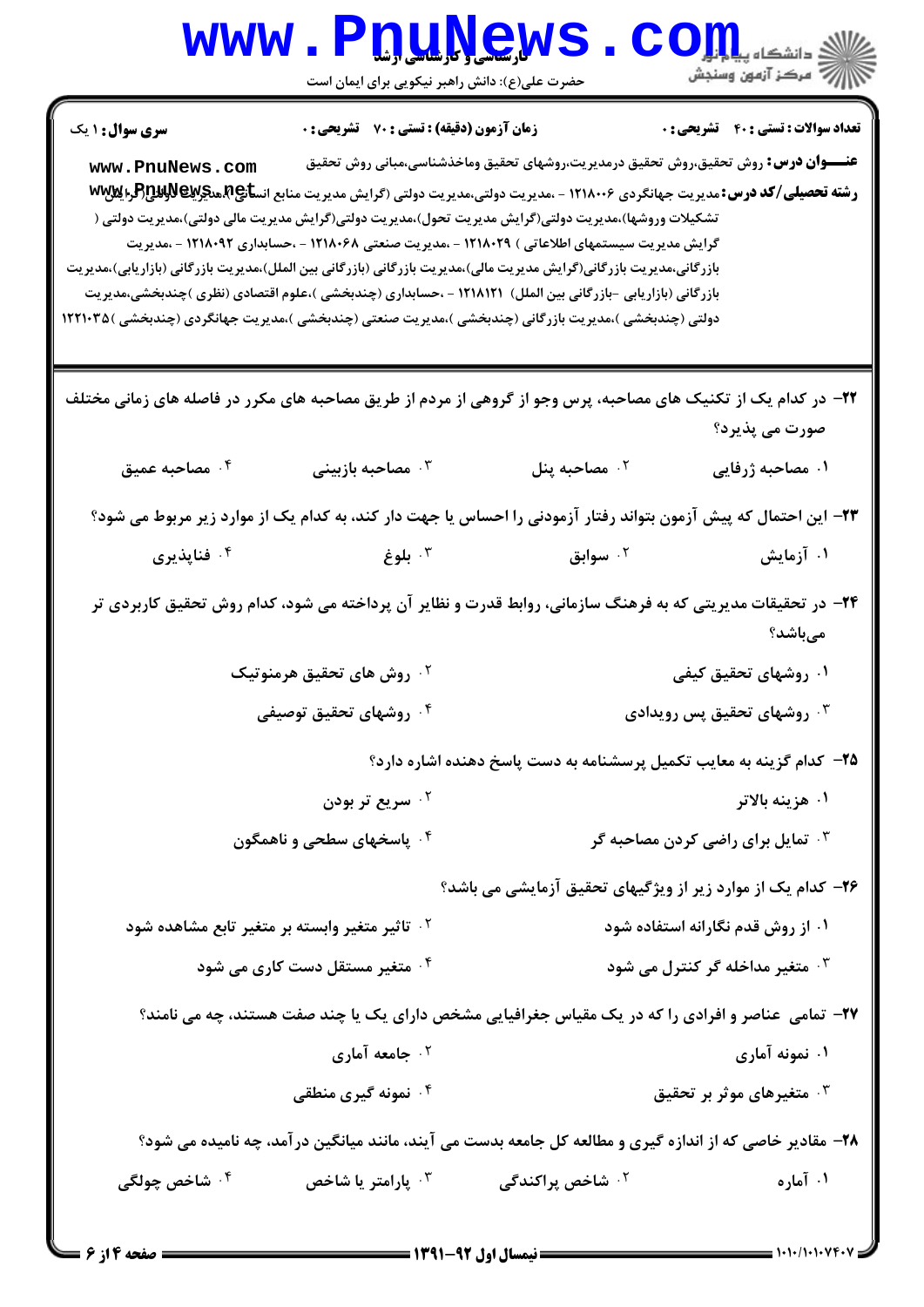|                                                                                                                                                                                                                                                 | www.PnuNew<br>حضرت علی(ع): دانش راهبر نیکویی برای ایمان است                                                                                                                                                                                                                                                                                                                                                                                                              |                                     |                                                                                            |
|-------------------------------------------------------------------------------------------------------------------------------------------------------------------------------------------------------------------------------------------------|--------------------------------------------------------------------------------------------------------------------------------------------------------------------------------------------------------------------------------------------------------------------------------------------------------------------------------------------------------------------------------------------------------------------------------------------------------------------------|-------------------------------------|--------------------------------------------------------------------------------------------|
| <b>سری سوال : ۱ یک</b>                                                                                                                                                                                                                          | زمان آزمون (دقیقه) : تستی : 70 قشریحی : 0                                                                                                                                                                                                                                                                                                                                                                                                                                |                                     | <b>تعداد سوالات : تستی : 40 ٪ تشریحی : 0</b>                                               |
| www.PnuNews.com<br>بازرگانی،مدیریت بازرگانی(گرایش مدیریت مالی)،مدیریت بازرگانی (بازرگانی بین الملل)،مدیریت بازرگانی (بازاریابی)،مدیریت<br>دولتی (چندبخشی )،مدیریت بازرگانی (چندبخشی )،مدیریت صنعتی (چندبخشی )،مدیریت جهانگردی (چندبخشی )۱۲۲۱۰۳۵ | <b>رشته تحصیلی/کد درس:</b> مدیریت جهانگردی ۱۲۱۸۰۰۶ - ،مدیریت دولتی،مدیریت دولتی (گرایش مدیریت منابع انس <b>تا</b> چ4همگ <b>ولاپرAپ</b> و5پوAپوWw<br>تشکیلات وروشها)،مدیریت دولتی(گرایش مدیریت تحول)،مدیریت دولتی(گرایش مدیریت مالی دولتی)،مدیریت دولتی (<br>گرایش مدیریت سیستمهای اطلاعاتی ) ۱۲۱۸۰۲۹ - ،مدیریت صنعتی ۱۲۱۸۰۶۸ - ،حسابداری ۱۲۱۸۰۹۲ - ،مدیریت<br>بازرگانی (بازاریابی -بازرگانی بین الملل) ۱۲۱۸۱۲۱ - ،حسابداری (چندبخشی )،علوم اقتصادی (نظری )چندبخشی،مدیریت |                                     | <b>عنــــوان درس:</b> روش تحقیق،روش تحقیق درمدیریت،روشهای تحقیق وماخذشناسی،مبانی روش تحقیق |
|                                                                                                                                                                                                                                                 |                                                                                                                                                                                                                                                                                                                                                                                                                                                                          |                                     | ۲۹– در تعیین اندازه نمونه، کدام مورد زیر تاثیر دارد؟                                       |
| ۰۴ وزن سوالات                                                                                                                                                                                                                                   | نوع پيمايش $\cdot^{\mathtt{w}}$                                                                                                                                                                                                                                                                                                                                                                                                                                          | ۰۲ حجم پرسشنامه                     | ۰۱ بودجه موجود                                                                             |
|                                                                                                                                                                                                                                                 | ۳۰– کدام نوع آمار به دنبال آن است که بر اساس اطلاعات بدست آمده از نمونه یک جمعیت، قضایای احتمالی را درباره آن                                                                                                                                                                                                                                                                                                                                                            |                                     | جمعيت تبيين كند؟                                                                           |
| ۰۴ آمار ناپارامتری                                                                                                                                                                                                                              | ۰۳ آمار پارامتری                                                                                                                                                                                                                                                                                                                                                                                                                                                         | ۰ <sup>۲</sup> آمار استنباطی        | ۰۱ آمار توصیفی                                                                             |
|                                                                                                                                                                                                                                                 | <b>۳۱</b> - هنگامی که یک متغیر افزایش می یابد و دیگری کاهش،چه رابطه ای بین آنها برقرار است؟                                                                                                                                                                                                                                                                                                                                                                              |                                     |                                                                                            |
|                                                                                                                                                                                                                                                 | <sup>۲.</sup> همبستگی بین صفر و پنج                                                                                                                                                                                                                                                                                                                                                                                                                                      |                                     | ۰۱ همبستگی مثبت                                                                            |
|                                                                                                                                                                                                                                                 | ۰ <sup>۴</sup> همبستگی بیش از یک                                                                                                                                                                                                                                                                                                                                                                                                                                         |                                     | همبستگی منفی $\cdot$                                                                       |
|                                                                                                                                                                                                                                                 |                                                                                                                                                                                                                                                                                                                                                                                                                                                                          |                                     | ۳۲- کدام یک از موارد زیر از شاخص های گرایش مرکزی اند؟                                      |
| ويانگين $\cdot$ ۴ $\cdot$                                                                                                                                                                                                                       | ۰۳ انحراف معیار                                                                                                                                                                                                                                                                                                                                                                                                                                                          | <sup>۲.</sup> واریانس               | ۰۱ ضریب چولگی                                                                              |
|                                                                                                                                                                                                                                                 |                                                                                                                                                                                                                                                                                                                                                                                                                                                                          |                                     | ۳۳- به نمونه ای که معرف جامعه نباشد، چه گفته می شود؟                                       |
| ۰۴ نمونه حرفه ای                                                                                                                                                                                                                                | نمونه خوشه ای $\cdot^{\mathsf{v}}$                                                                                                                                                                                                                                                                                                                                                                                                                                       | ۰ <sup>۲</sup> نمونه گرایش دار      | ۰۱ نمونه خیابانی                                                                           |
|                                                                                                                                                                                                                                                 |                                                                                                                                                                                                                                                                                                                                                                                                                                                                          |                                     | <b>۳۴</b> - منظور از نارسایی شکلی چیست؟                                                    |
| <sup>۲</sup> ۰ نتایج تحقیق بی ارتباط باشند                                                                                                                                                                                                      |                                                                                                                                                                                                                                                                                                                                                                                                                                                                          | ۰۱ نارسایی از نظر زبان و مرجع گذاری |                                                                                            |
| ۰۴ مطالب به تفصیل ارائه شوند                                                                                                                                                                                                                    |                                                                                                                                                                                                                                                                                                                                                                                                                                                                          | ۰۳ اصل مطلب در چند خط محدود شود     |                                                                                            |
|                                                                                                                                                                                                                                                 |                                                                                                                                                                                                                                                                                                                                                                                                                                                                          |                                     | ۳۵– به کمک کدام تکنیک آماری می توان روابط بین متغیرها را مورد آزمون قرار داد؟              |
| ۰ <sup>۴</sup> رگرسیون                                                                                                                                                                                                                          | تحليل واريانس $\cdot$                                                                                                                                                                                                                                                                                                                                                                                                                                                    | ۰ <sup>۲</sup> همبستگی              | ۰۱ تحلیل عاملی                                                                             |
|                                                                                                                                                                                                                                                 |                                                                                                                                                                                                                                                                                                                                                                                                                                                                          |                                     | ۳۶- کدام یک از موارد زیر را می توان در قالب پیوست و ضمایم در طرح تحقیق قرار داد؟           |
|                                                                                                                                                                                                                                                 | ۰ <sup>۲</sup> پیشنهادها                                                                                                                                                                                                                                                                                                                                                                                                                                                 |                                     | ۰۱ پیشینه تحقیق                                                                            |
|                                                                                                                                                                                                                                                 | ۰ <sup>۴</sup> فهرست بازبینی مصاحبه عمیق                                                                                                                                                                                                                                                                                                                                                                                                                                 |                                     | جكيدة تحقيق $\cdot$                                                                        |